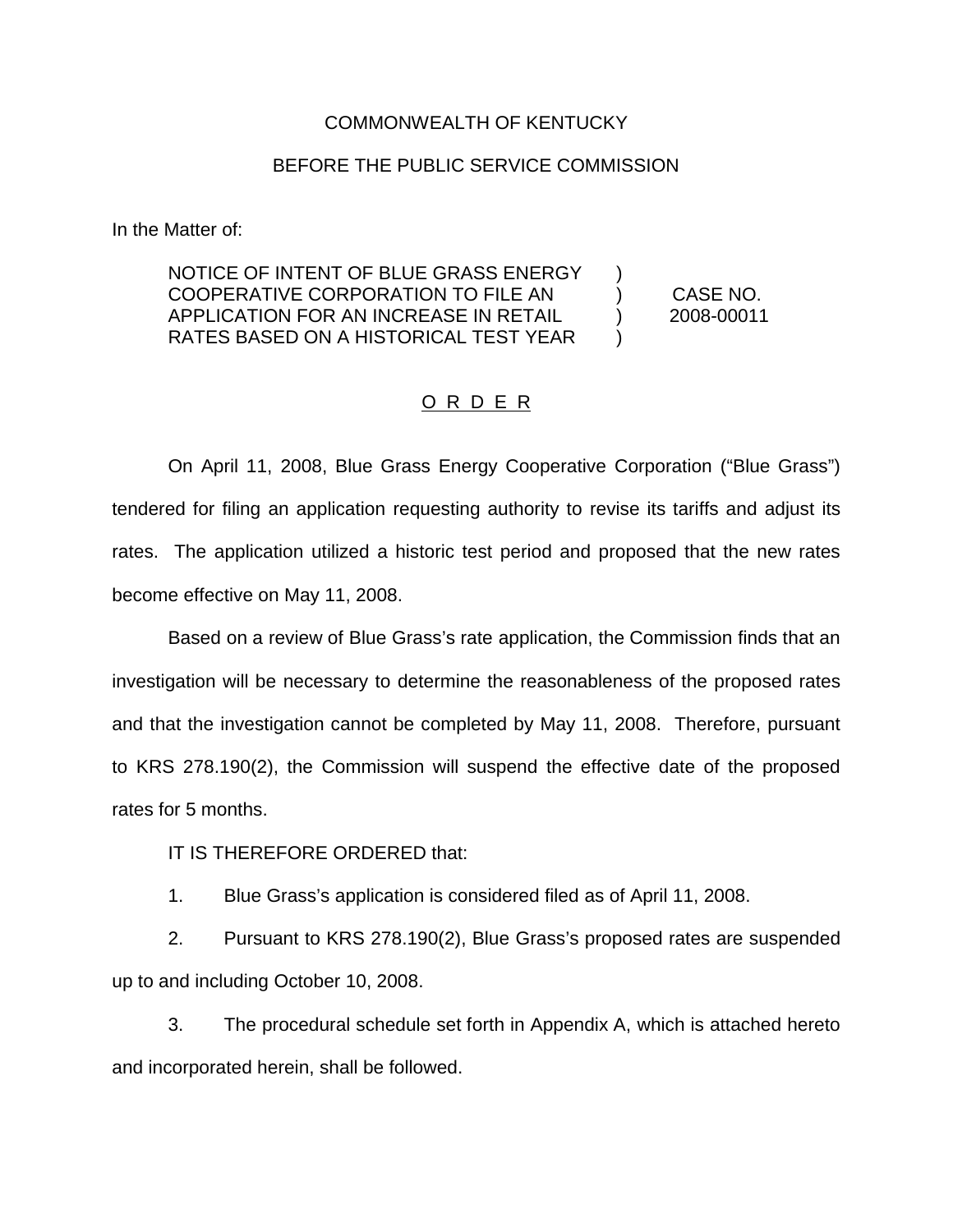4. a. Responses to requests for information shall be appropriately bound, tabbed, and indexed and shall include the name of the witness responsible for responding to the questions related to the information provided, with copies to all parties of record and 7 copies to the Commission.

b. Each response shall be answered under oath or, for representatives of a public or private corporation or a partnership or an association or a governmental agency, be accompanied by a signed certification of the preparer or person supervising the preparation of the response on behalf of the entity that the response is true and accurate to the best of that person's knowledge, information, and belief formed after a reasonable inquiry.

c. A party shall make timely amendment to any prior responses if it obtains information which indicates that the response was incorrect when made or, though correct when made, is now incorrect in any material respect.

d. For any requests to which a party fails or refuses to furnish all or part of the requested information, that party shall provide a written explanation of the specific grounds for its failure to completely and precisely respond.

5. Any party filing testimony shall file an original and 10 copies.

6. At any public hearing in this matter, neither opening statements nor summarization of direct testimonies shall be permitted.

7. The Commission does not look favorably upon motions for continuance. Consequently, motions for extensions of time with respect to the schedule herein shall be made in writing and will be granted only upon a showing of good cause.

-2- Case No. 2008-00011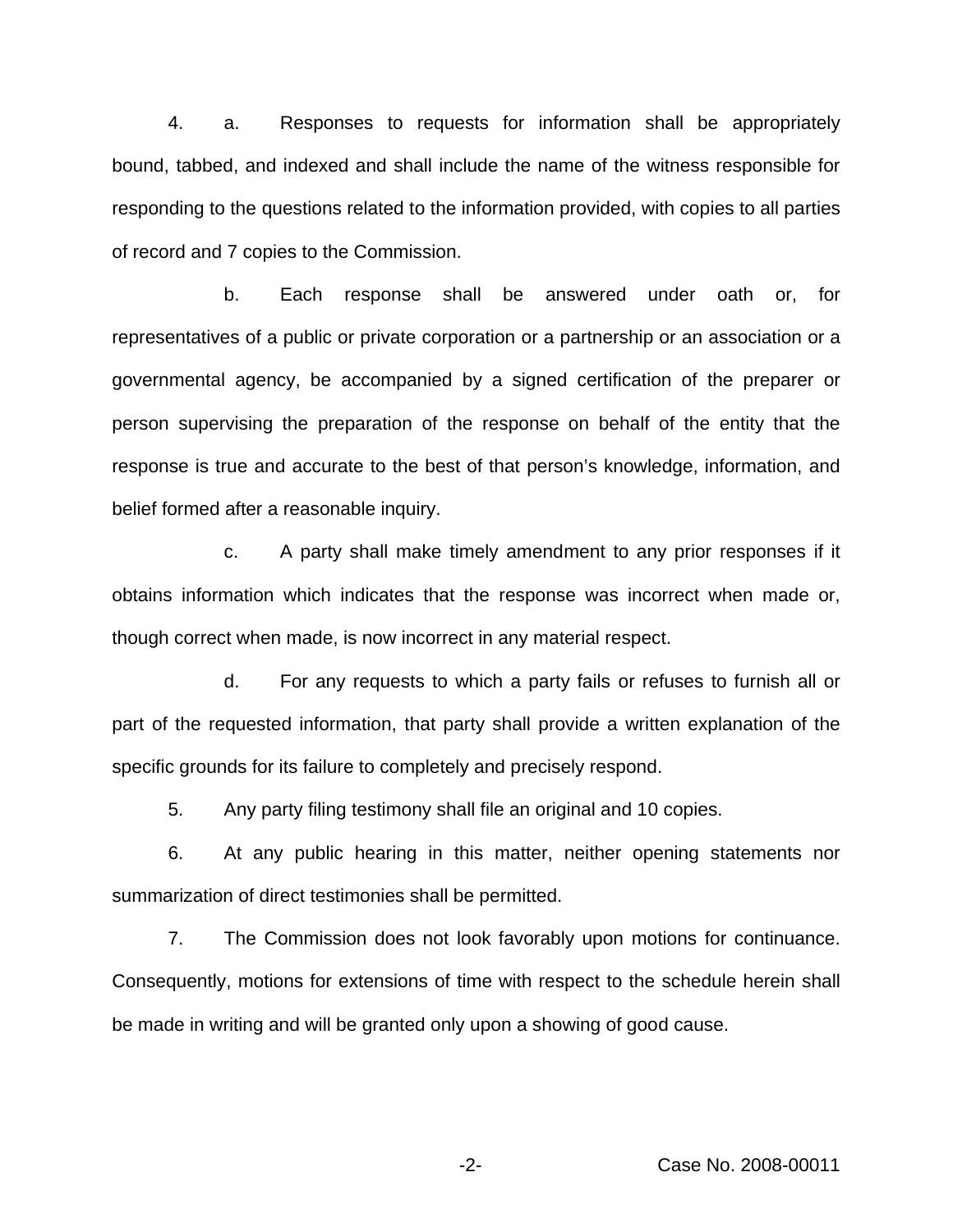8. Nothing contained herein shall prevent the Commission from entering further Orders in this matter.

Done at Frankfort, Kentucky, this 28<sup>th</sup> day of April, 2008.

By the Commission

ATTEST:

for Stephanic Stumbo<br>by permission Executive Director